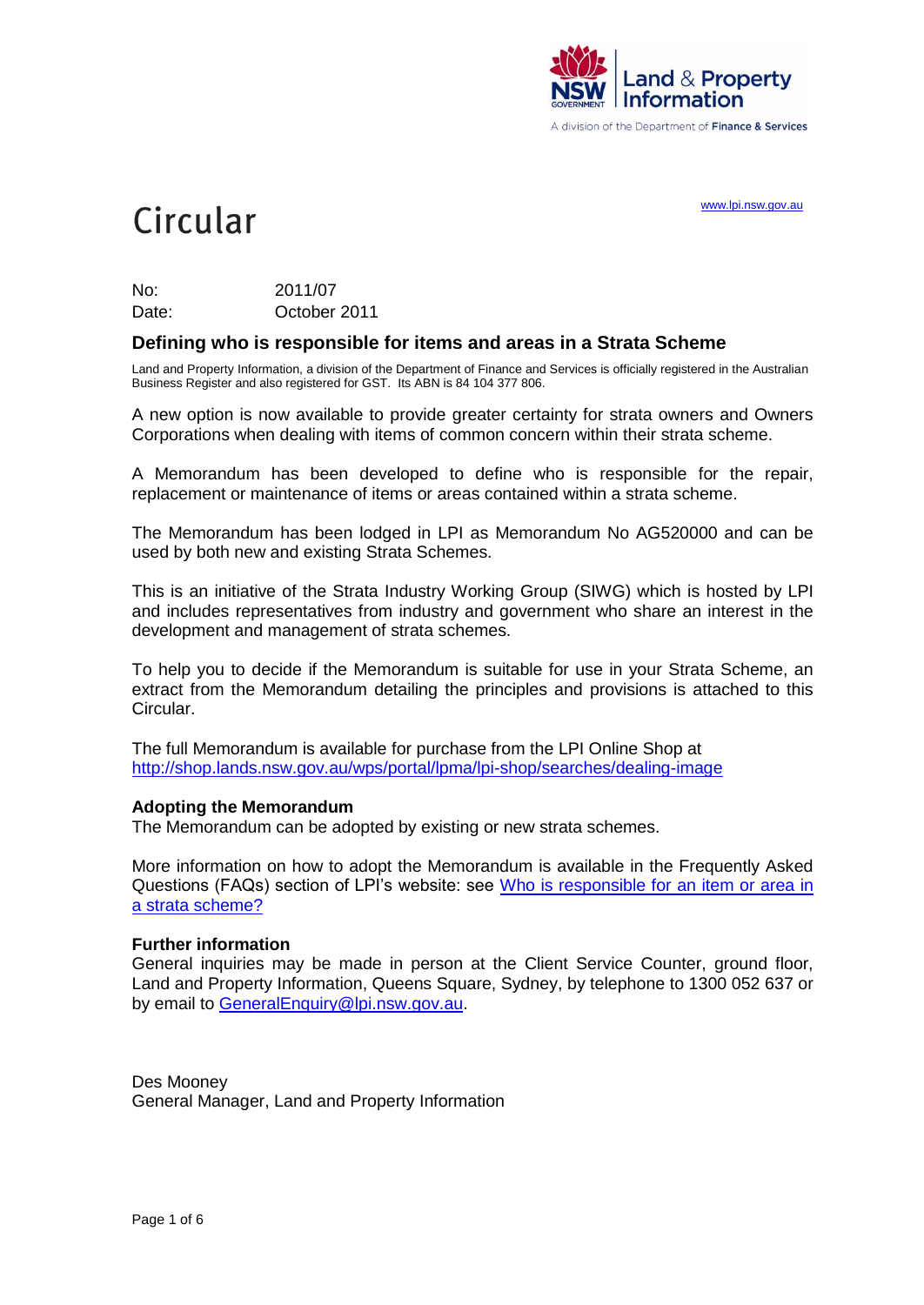# **Extract from Memorandum AG520000**

## **Section 1 Principles**

- 1.1 The purpose of this Memorandum is to provide more certainty for strata owners and Owners Corporations in their dealing with items of common concern within their strata scheme, and is limited to those items specified within this Memorandum.
- 1.2 An existing Owners Corporation may choose to adopt this Memorandum in whole or in part.
- 1.3 A developer may choose to adopt this Memorandum in a new strata scheme in whole or in part.
- 1.4 There are two key tenets utilised in the decision process in the creation of this **Memorandum** 
	- a. Harmonious living in strata, and
	- b. Minimise civil litigation.
- 1.5 In conjunction with the above tenets, major considerations have been:
	- a. all internal and external waterproofing is the responsibility of the Owners Corporation (including the function of any structure) except where a lot owner causes damage to waterproofing,
	- b. where only one lot is affected by an item or area requiring repair, replacement or maintenance, then that lot would be responsible for the repair, replacement or maintenance of that item or area, and
	- c. where an item or area requiring repair, replacement or maintenance is located on Common Property or a single lot affects the quiet enjoyment of another lot or other lots, then the Owners Corporation would be responsible for the repair, replacement or maintenance of that item.
- 1.6 Under the Strata Schemes Management Act 1996 No 138 (NSW) Common Property is defined as "Common Property means so much of a parcel as from time to time is not comprised in any lot".
- 1.7 This Memorandum defines who is responsible for the repair, replacement or maintenance of an item or area contained within a strata scheme.
- 1.8 The above responsibility for the repair, replacement or maintenance of an item or area may be different to the actual ownership of that particular item or area.
- 1.9 This Memorandum does not intend to confer ownership of an item or area to a strata owner or Owners Corporation but simply defines who will be responsible for the repair, replacement or maintenance of an item or area.
- 1.10Any existing By-Law or statement on the registered strata plan that requires an Owner or Owners Corporation to repair, replace or maintain an item or area overrides the Owner or Owners Corporation responsibility contained within this Memorandum.

## **Section 2 Provisions**

## **2.1 Balcony - Owners Corporation (OC) responsibility**

- a. Columns.
- b. Door, window & wall.
- c. Painting of balcony ceiling.
- d. Railings.
- e. Water leaking through wall.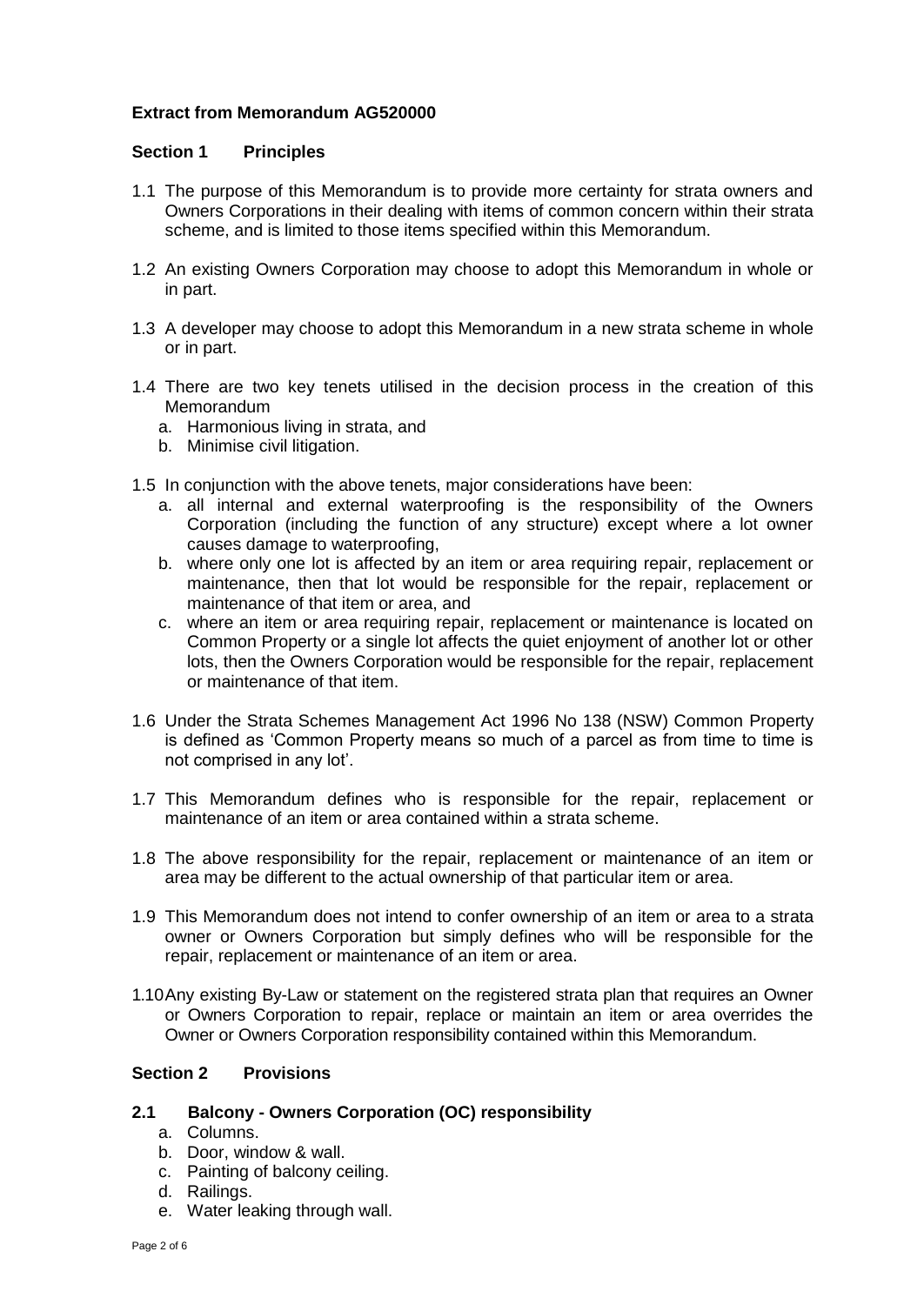- f. Security door or door flyscreens. Exception; where they were installed by an owner after adoption by the OC of this Memorandum.
- g. Tiles and waterproofing.

## **2.2 Balcony - Owners responsibility**

a. Awnings.

# **2.3 Ceilings or Roof - OC responsibility**

- a. Ceiling cornices.
- b. False ceilings installed on the registration of the strata plan and were there to hide communal piping, ducting or wiring etc.
- c. Guttering.
- d. Membranes.
- e. Plastered Ceilings.
- f. Vermiculite Ceilings.

#### **2.4 Ceilings or Roof - Owners responsibility**

- a. False ceilings inside the lot.
- b. Paintwork inside the lot.

#### **2.5 Courtyard - OC responsibility**

- a. Fencing, if they are shown as a thick line on the strata plan then they are deemed a common wall.
- b. Trees, existing mature trees that extend past the stratum limits of a lot at the time of adopting this Memorandum becomes the responsibility of the OC, including damage and trimming costs.

#### **2.6 Courtyard - Owners responsibility**

- a. Deck, pergola, privacy screen, louvres or steps within a lot (regardless of whenever that item was constructed within that lot).
- b. Fencing, if they are shown as a thin, dotted or no line on the strata plan then they are treated in accordance with the Dividing Fences Act and are treated as follows.
	- i. Divides two lots. Each owner is responsible 50%/50%.
	- ii. Divides one lot from common property. Owner 50% and the OC 50%.
	- iii. Divides one lot from the adjoining property. Adjoining owner 50% and the OC 50%.
- c. Tree trimming/removal (when that tree is within that lot). Owners responsibility to the extent that the Owner is responsible to ensure that the tree does not extend past the boundary of that lot or cause damage outside of that lot.

#### **2.7 Electrical - OC responsibility**

- a. Air conditioning systems serving more than one lot.
- b. Electric Garage Door Opener (motor and device). Exception, where they were installed by an owner after adoption by the OC of this Memorandum.
- c. Fuses and fuse board in the meter room.
- d. Intercom handset.
- e. Intercom wiring serving more than one lot.
- f. Light and power wiring serving more than one lot.
- g. Light fittings serving more than one lot (also where the light fitting is installed to illuminate other areas within the scheme).
- h. Power point socket serving more than one lot or located on common property.
- i. Smoke detectors connected to the fire board in the building.

#### **2.8 Electrical - Owners responsibility**

- a. Air conditioning systems exclusive to a single lot and inside the lot.
- b. Air conditioning systems exclusive to a single lot and outside the lot.
- c. Fuses and fuse board is within the lot.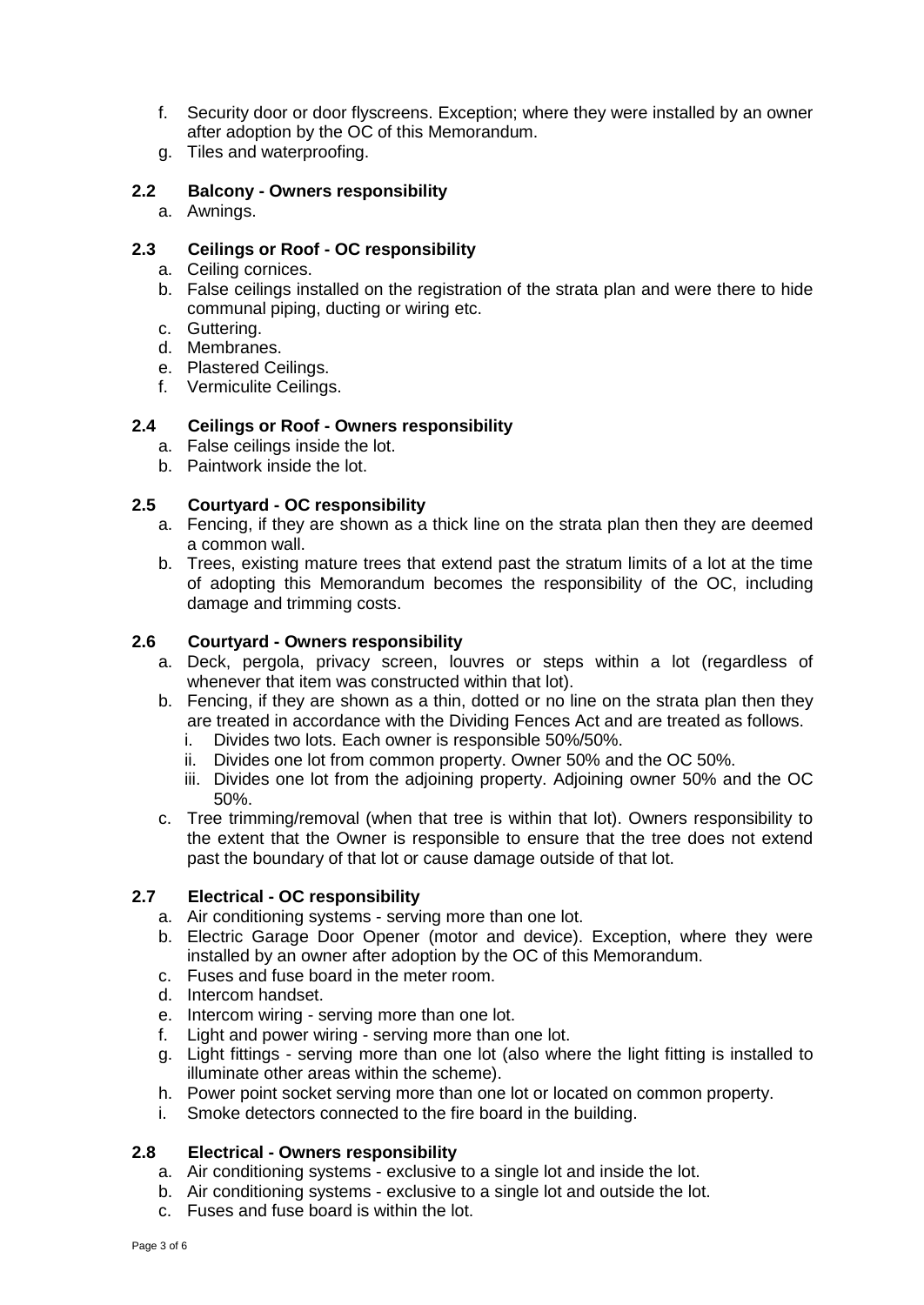- d. Insinkerators.
- e. Intercom wiring serving one lot.
- f. Light and power wiring serving one lot.
- g. Light fittings serving one lot.
- h. Light switches serving one lot.
- i. Power point socket serving one lot.
- j. Smoke detectors within a lot and are stand alone (not connected to the fire board in the building).
- k. Stoves.
- l. Telephone (additional wiring required).
- m. Telephone sockets.
- n. Telephone wiring broken.
- o. TV and internet, including sockets (For example, Foxtel wiring required).

## **2.9 Entrance Door - OC responsibility**

- a. Door locks original lock or its subsequent replacement.
- b. Entrance door automatic closer.
- c. Security door repair. Exception, where they were installed by an owner after adoption by the OC of this Memorandum.

## **2.10 Entrance Door - Owners responsibility**

- a. Door locks additional locks to the original. Note that if a lock prevents the door complying with fire certification, the OC can replace the lock and charge the owner as a debt (Section 63(4) SSMA).
- b. Entrance door to lot.
- c. Keys, security cards and the like.

# **2.11 Floor - OC responsibility**

- a. Floorboards or parquetry flooring (the structure itself). Exception, where they were installed by an owner after adoption by the OC of this Memorandum then they are the Owners responsibility.
- b. Mezzanines and stairs within lots.
- c. Sound-proofing (magnasite) floor base.

## **2.12 Floor - Owners responsibility**

- a. Floor and wall tiles. Exception, where the tiles are on a boundary wall or floor then they are the responsibility of the OC.
- b. Floorboards or parquetry flooring (lacquer or staining on top).
- c. Internal carpets and unfixed floating floors.
- d. Linoleum or vinyl or cork tiles.

## **2.13 General - OC responsibility**

- a. Damage to common property by tenant.
- b. Dampness in a unit coming from outside.
- c. Ducting covering stack.
- d. Exhaust fans mounted within "Structural cubic space" e.g. communal ducting or a false ceiling which is designed to carry communal pipes etc or outside the lot.
- e. Hot water service serving more than one lot.
- f. Letter boxes.
- g. Painting external to a lot. (For example, external surface of a boundary wall, balcony, courtyard wall).
- h. TV aerial and associated wiring (servicing more than one lot and regardless of whether it is contained within any lot or common property).

## **2.14 General - Owners responsibility**

a. Built-in wardrobes or kitchen, laundry and other cupboards.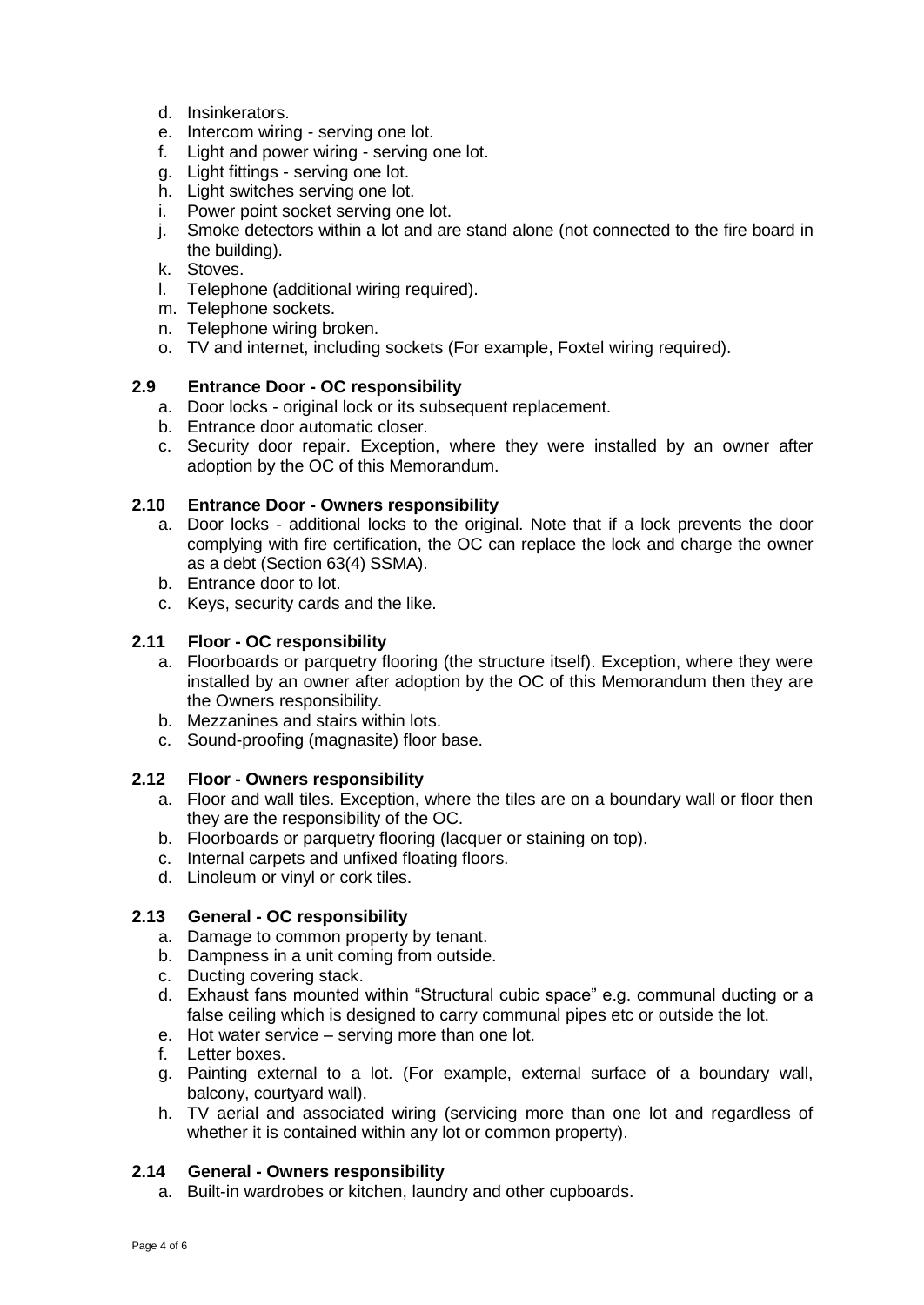- b. Cracks in Walls. Exception, where the crack appears on a boundary wall or cornice and is greater than 1mm then they are the OC responsibility.
- c. Dishwasher.
- d. Exhaust fans inside the lot.
- e. Hot water service exclusive to a lot and is inside a lot.
- f. Hot water service exclusive to a single lot and outside the lot.
- g. Internal Doors.
- h. Internal Paintwork.
- i. Pavers.
- j. Skirting boards and architraves. Exception, where the skirting boards and architraves are situated on a common wall, then they become the OC responsibility.
- k. TV aerial and associated wiring (servicing one lot only and regardless of whether it is contained within that lot).

#### **2.15 Parking - OC responsibility**

- a. Carports.
- b. Electric Garage Door Opener (motor and device) including auto opening mechanism. OC responsibility. Exception, where they were installed by an owner after adoption by the OC of this Memorandum then they are the Owners responsibility.
- c. Garage doors, hinge mechanism and lock.
- d. Light fittings, serving more than one lot (where the light also illuminates other areas within the scheme).
- e. Line marking.
- f. Mesh between garages, if they are shown as a thick line on the strata plan then they are deemed a common wall.
- g. Water dripping onto a car and likely to damage car paintwork.

#### **2.16 Parking - Owners responsibility**

- a. Door controller button (garage door auto remotes).
- b. Light fittings serving one lot.
- c. Mesh between garages, if they are shown as a thin, dotted or no line on the strata plan then they are treated in accordance with the Dividing Fences Act and are treated as follows.
	- i. Divides two lots. Each owner is responsible 50%/50%.
	- ii. Divides one lot from common property. Owner 50% and the OC 50%.
	- iii. Divides one lot from the adjoining property. Adjoining owner 50% and the OC 50%.
- d. Water ingress into garage. No responsibility, however the owner may choose to rectify. Note: A garage by definition is not a livable area. It is therefore exempt from compliance with the waterproofing standards for habitable use set by the Building Code of Australia, that it be impervious to water penetration. Unless there is some damage to common property that is causing the water penetration, the Owners Corporation is not responsible to ensure a garage area remains dry.

## **2.17 Plumbing (includes bathroom, kitchen and laundry) - OC responsibility**

- a. Blocked floor drain or sewer in common property.
- b. Burst pipe in common property.
- c. Burst pipe outside the lot.
- d. Damage to unit after water leak when OC effecting a repair.
- e. Ducting covering stack.
- f. Main stop cock to unit.
- g. Stormwater and On-Site Detention systems (OSD) below ground (unless a condition of development consent overrides this principle).
- h. Water leaking from bath or shower and affecting another lot or common property.